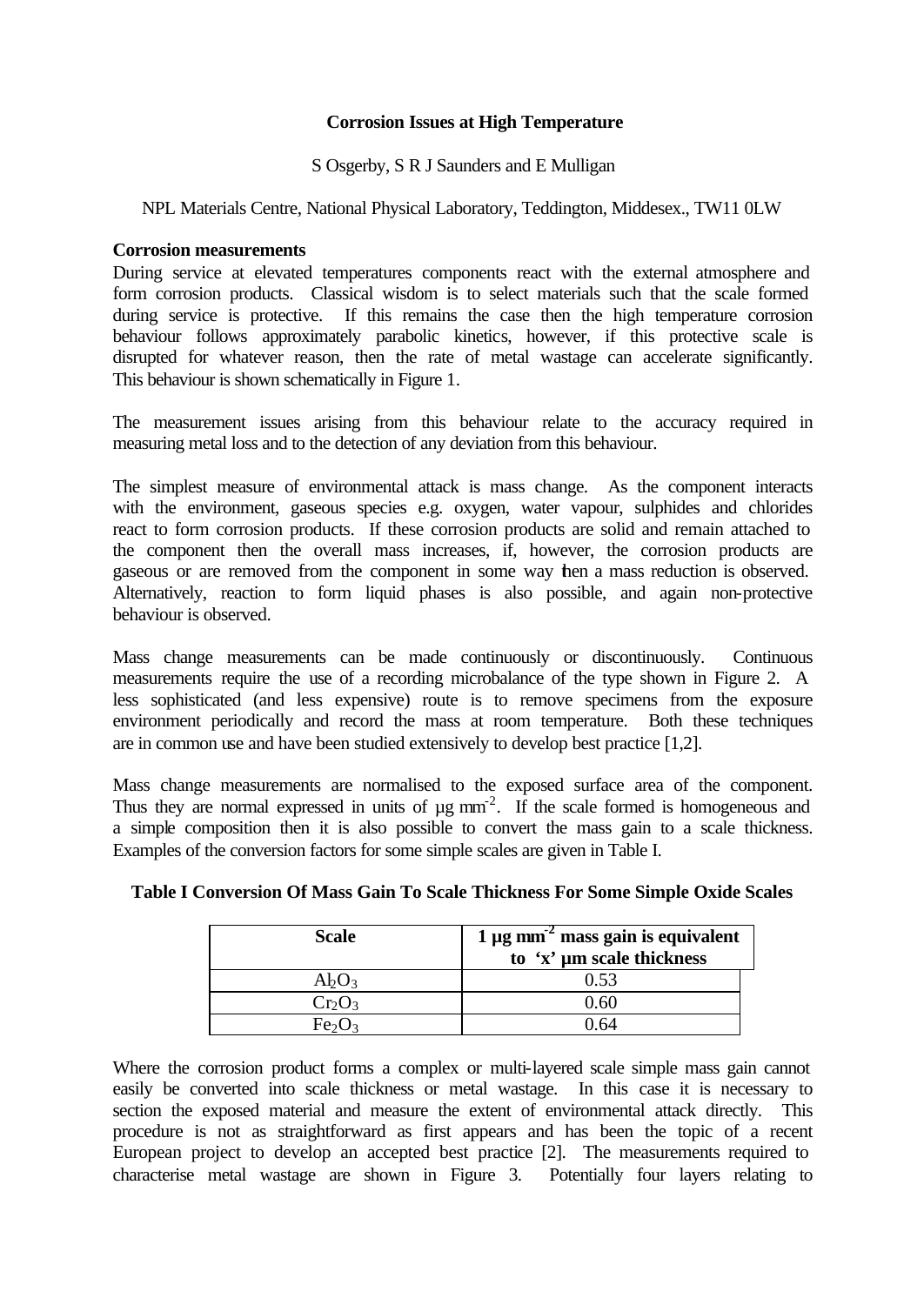corrosive attack may be present relating to deposits, external scale, internal corrosion and grain boundary penetration. In order to obtain a statistically valid distribution of corrosion product around the sample of interest, ideally at least 24 measurements, at random, i.e equally spaced, positions should be made. This data will then allow probability plots to be obtained as well as calculation of some extreme value parameters [3].

#### **Mechanical properties**

The initiation of scale breakdown invariably begins with cracking of the scale. This occurs through the generation of stresses in the scale: These stresses are introduced either (i) intrinsically during scale growth, (ii) due to differences in thermal expansion properties between scale and substrate during heating or cooling, or (iii) by the application of external stresses to the component. Stresses in the scales may be either tensile or compressive in nature – both result in cracking but the morphology of the cracks is different in each case. Figure 4 shows examples of both types of cracking. Cracks developing under tension, Figure 4a, are perpendicular to the surface, whereas those that develop under compression, Figure 4b, are inclined at an angle of 45° to the surface.

Detection of scale cracking can be carried out using acoustic emission (AE). Initiation and growth of a crack is accompanied by the generation of a sound wave. In order to detect these signals a waveguide is required to enable the acoustic transducer to remain at ambient temperature whilst the material under investigation remains at elevated temperature. A schematic representation of the experimental set up requires and some typical results are shown in Figure 5. Various AE parameters are recorded during the tests, HITS, COUNTS, ENERGY etc, and each indicates an acoustic event. For the oxide systems of interest use of the first high ENERGY signal has been taken to be the most sensitive method on detecting the first crack in the oxide when measuring fracture stain. It is also important to be able to distinguish oxide cracking from other acoustic signals that may arise from movement of the sample during straining, dislocation generation or noise generated in the loading train. Some of the "extraneous" signals can be eliminated by using two waveguides, spaced equally about the area of interest, and appropriate software that collects only signals arriving at the detectors simultaneously. Typical values of fracture strain for oxides are from very close to zero to about 1.5% [4] depending on oxide thickness and applied strain. Thicker oxides have lower fracture strains as do oxide layers stressed in tension..

There is considerable interest in measurement of adhesion of oxide scales, and a variety of different methods have been attempted [,5,6,7,8,9,10]. Many of the simpler methods, such as tensile tests, indentation and scratch tests, require complex models to interpret the observed results, and often there is little agreement as to which is the most appropriate model. The most direct method is to use the pull test in which a dolly is glued to the oxide layer of interest. Unfortunately, most oxide systems of technical interest have interfacial strengths greater that that of the glue (about  $60 - 80$  MPa), so frequently failure occurs in the glue. The position is further complicated by the fact that each of the simpler adhesion test methods yields a different interfacial strength property; tensile tests (interfacial shear strength), indentation (interfacial fracture toughness) and for scratch tests often exhibit multi-mode failure paths that make interpretation difficult. A modification of the scratch test is to make a scratch on a polished cross-section; in which case a suitable numerical model can be used to obtain equivalent values to the pull test.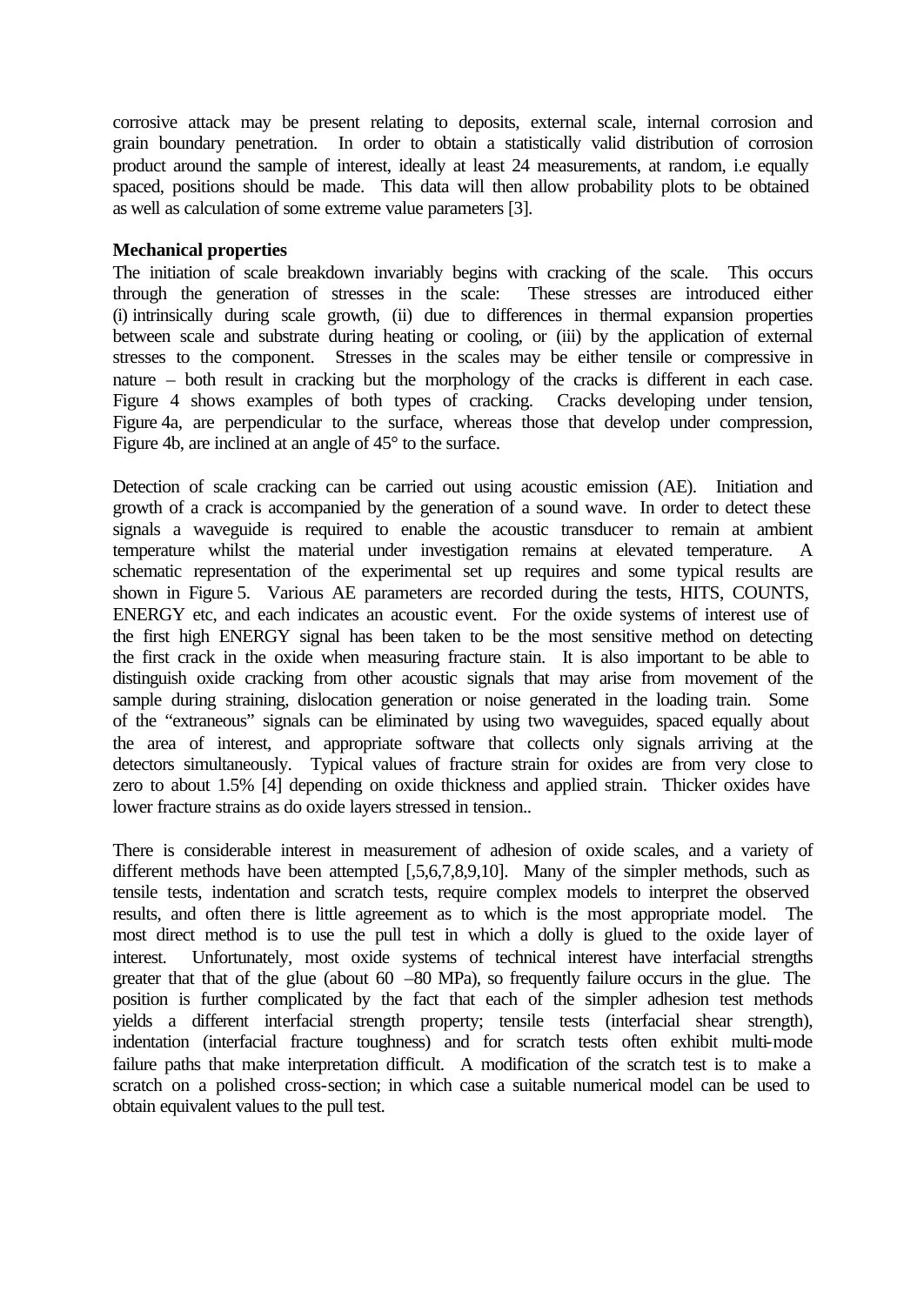#### **Additional information**

This work was part of the Degradation of Materials in Aggressive Environments (DME) research programme supported by the Department of Trade and Industry (DTI). The programme aimed to stimulate innovation in the use of materials through improved understanding of their performance. With the main focus on measurement, the research carried out is relevant to a wide range of industrial sectors and their supply chains: these include power generation, construction, aerospace, automotive and electronics.

A new DTI supported research programme entitled 'Life Performance of Materials' (LPM) has recently begun. Following on from the DME programme, LPM will address industrial problems relating to in-service performance, degradation modelling, and failure and lifetime prediction. The main aims of the programme are to measure and predict life performance of materials and coatings through development of new knowledge based products and obtain evidence for enhanced maintenance strategies for products, process plants and structures and improved design of components, finished products and process plant design. The work also aims to reduce the risk of failure due to degradation of materials.

The scope of both the DME and LPM programmes is extensive and covers much more than high temperature degradation. Projects within the LPM programme that will take place at NPL are in the aqueous corrosion and high temperature degradation areas. These include:

*Environment assisted cracking of aerospace materials*

*Environment assisted cracking of steam turbine steels*

*Evaluation of test methods for weldable martensitic stainless steels*

*Principles of steam oxidation*

*Life prediction of thermal barrier and corrosion resistant coatings for gas turbine operations*

### *Metal wastage under complex atmospheres or thermal cycling*

Further projects are being developed in other technical areas (degradation of polymers and polymer composites; performance of electronic materials; corrosion in concrete; lifetime and health studies of materials). These projects will be the subject of competitive tender by DTI.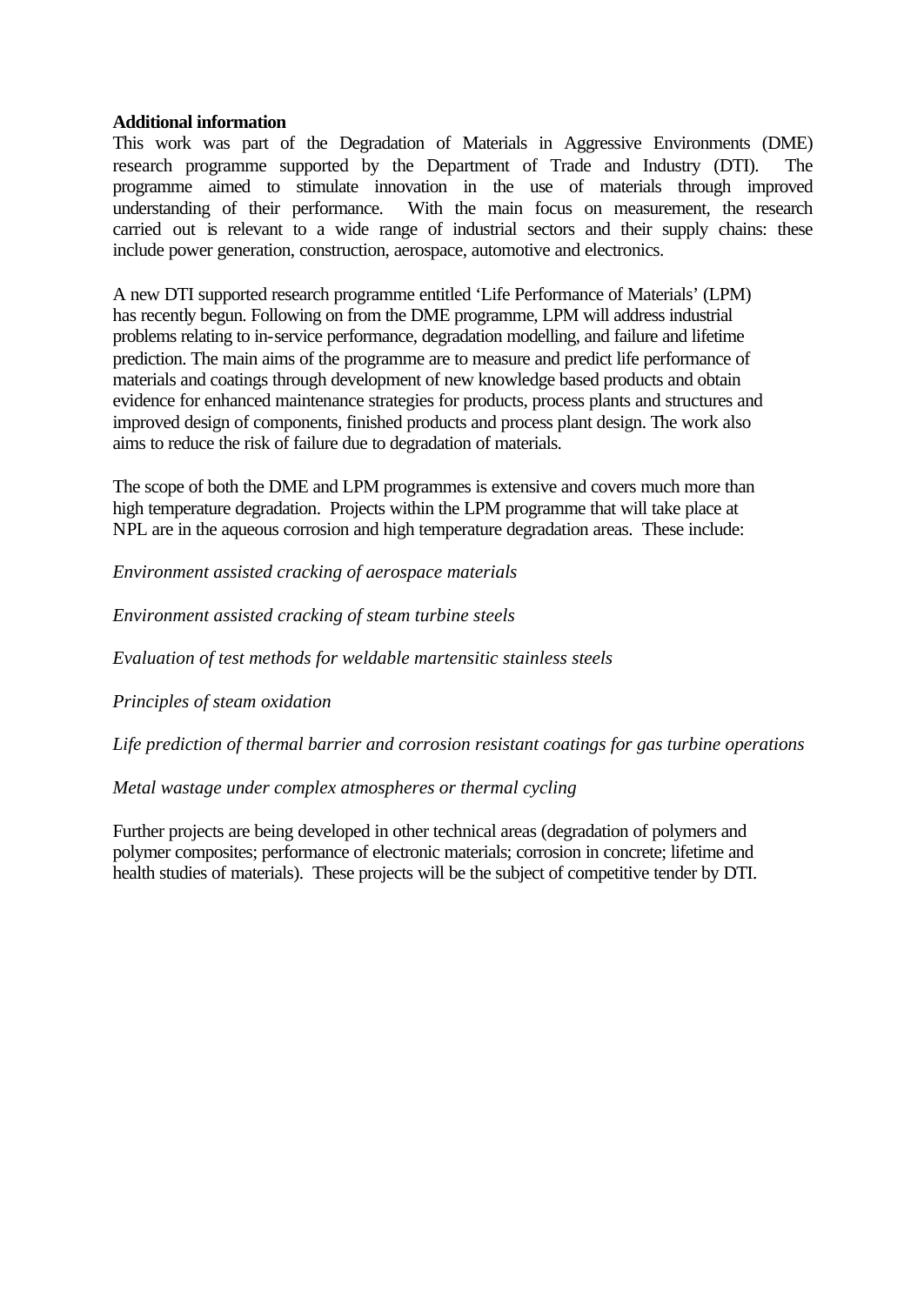# **References**

- 1 H J Grabke, W Auer, M J Bennett, F Bregani, F Gesmundo, D J Hall, D B Meadowcroft, S Mrowec, J F Norton, W J Quadakkers, S R J Saunders and Z Zurek, "Points to be considered in thermogravimetry", *Werkstoffe und Korrosion, 44 (1993) 345.*
- 2 "Code Of Practice For Discontinuous Corrosion Testing In High Temperature Gaseous Atmospheres" TESTCORR EC contract no. SMT4-CT95-2001
- 3 J R Nicholls and P. Hancock, in "High Temperature Corrosion", NACE-6, p198-210, ed. R A Rapp, NACE, Houston, 1983.
- 4 M M Nagl, S R J Saunders and VGuttmann, "Experimental data on oxide fracture", *Materials at High Temperature 12 (1994) 163.*
- 5 J Sizemore, R J Hohlfelder, J J Vlassak, W D Nix, *Mat. Res. Soc. Proc*. **383** (1995) 197.
- 6 G P Anderson, S J Bennett, K L Devries., Analysis and Testing of Adhesive Bonds, Academic Press, New York, 1977 p90.
- 7 R L Jacobsson, *Thin Solid Films*, **34** (1976) 191.
- 8 D C Agrawal, R Raj., *Acta Metall*. **37** (1989) 1265.
- 9 M D Drory, J W Hutchinson*, Proc. R. Soc. Lond*. A **452** (1996) 2319.
- 10 E Lopez, F Beltzung.,G J Zambelli., *Mat. Sci Letters*, **8** (1989) 346.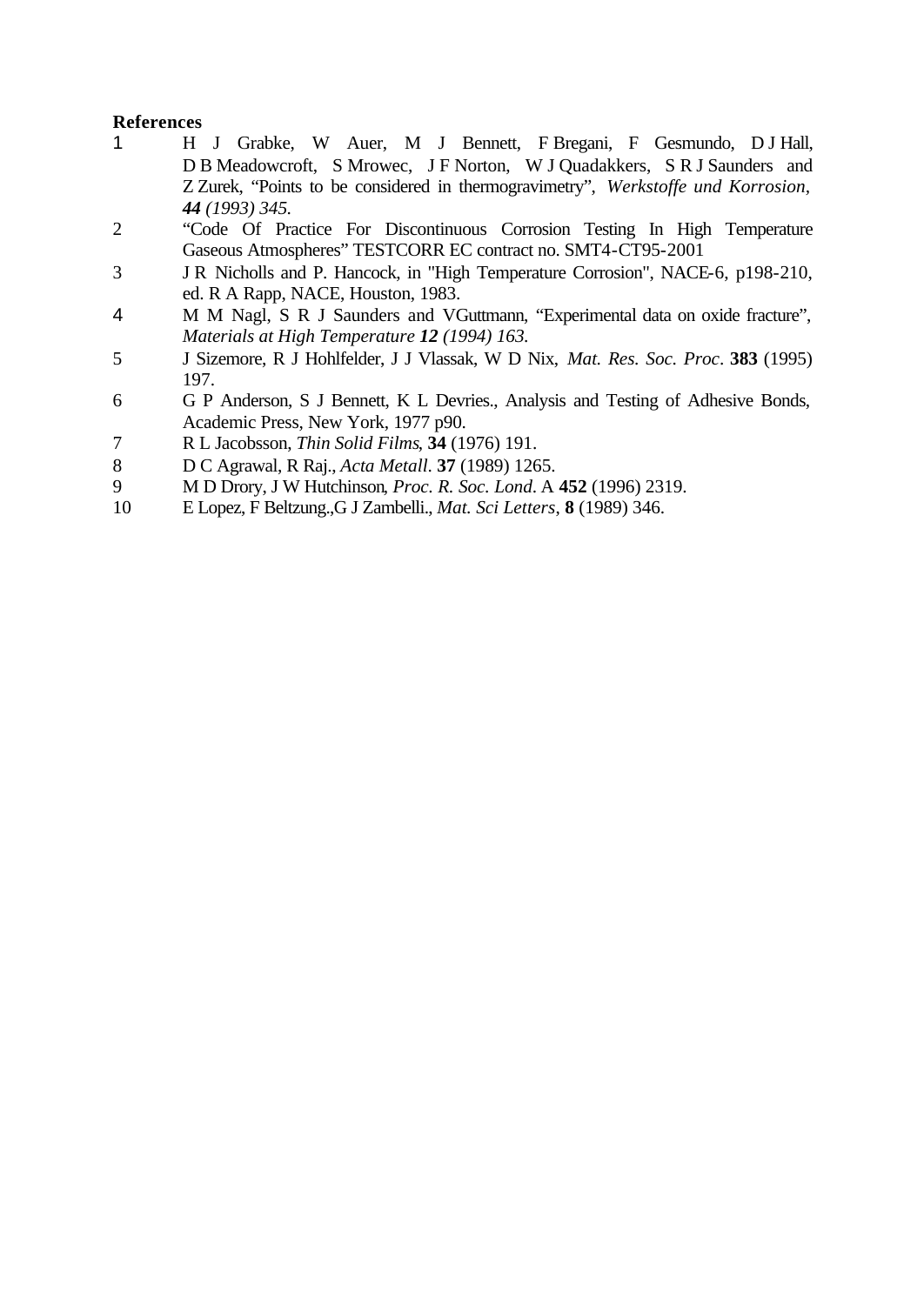



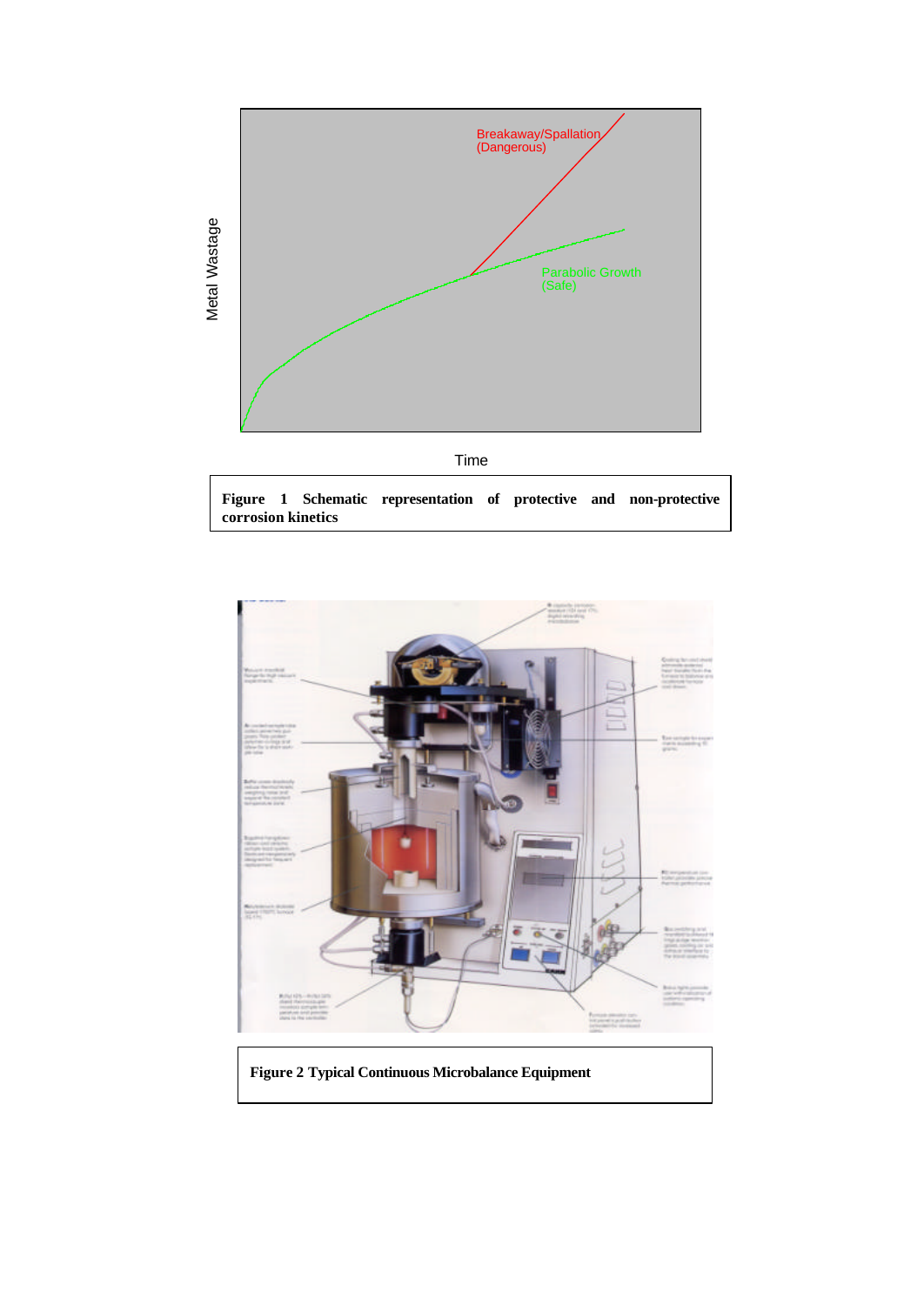

Figure 3 Definition of Different Layers during Measurement of Corrosive Attack (after Reference 2)



Figure 4 Examples of cracking in oxide scales grown in a steam atmosphere on 9-Cr martensitic steel at 600 °C after cooling to room temperature (a) tensile crack (b) compressive (shear) crack.